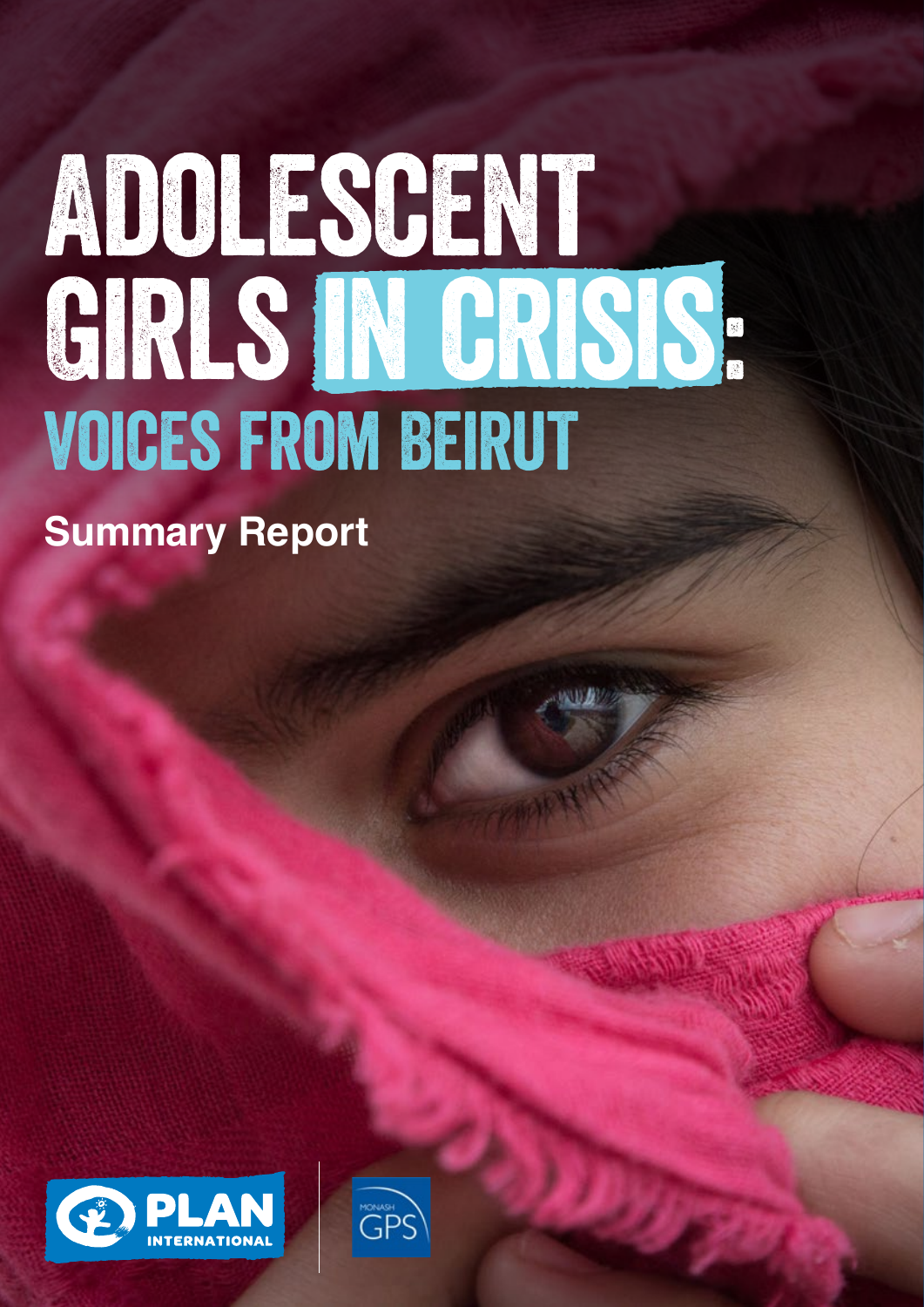

**This report on Girls in Crisis is the fourth in a series commissioned by Plan International1 and the only one to focus on adolescent girls who are refugees** 

**in a city. The urban environment brings particular challenges, especially in the context of Lebanon which hosts the largest number of refugees per capita in the world, including a recent influx of 1.5 million fleeing the conflict in Syria.**

In April 2019, UNHCR estimated that in Beirut alone there were 239,005<sup>2</sup> registered refugees, among a total population of 2,200,000.<sup>3</sup> Palestinian and Syrian refugees are in the majority and include Palestinian families who have been in Lebanon since 1949. They live alongside disparate refugee populations and a large number of Lebanese and migrant workers from lower economic backgrounds.4 There has been significant strain on infrastructure and resources and this in turn can heighten intercommunal tensions, as different populations compete for housing, jobs and sheer subsistence.<sup>5</sup>

Within these urban refugee communities, and elsewhere, the unique impact of crisis on adolescent girls is often overlooked. This report, drawing on research carried out in three different research sites in Beirut and its suburbs - Shatila, Bourj Al Barajneh and Bourj Hammoud - in October and November 2018, explores the experiences of adolescent girls within two age brackets: 10-14 and 15-19-years old. How, do they access the services and opportunities they need and what barriers do they face? How does their age, nationality and particular refugee status, effect their rights and the opportunities available to them? It seeks to amplify their voices and perceptions of their lives and communities, and presents their views on how the humanitarian sector might respond to the challenges they face.

- *1 https://plan-international.org/publications/adolescent-girls-crisis*
- *2 https://data2.unhcr.org/en/situations/syria/location/71*
- *3 http://worldpopulationreview.com/world-cities/beirut-population/*

*4 United Nations Development Programme. (2018). UNDP Administrator: Lebanon's development under pressure due to the Syria Crisis. Retrieved from https://reliefweb.int/report/lebanon/undp-administratorlebanon-s-development-under-pressure-due-syria-crisishttps:// reliefweb.int/report/lebanon/undp-administrator-lebanon-sdevelopment-under-pressure-due-syria-crisis*

*5 Violence in the City: A Systematic Review of the Drivers of Violence against Displaced Populations in Urban Crisis and Post-crisis Settings: IRC JANUARY 2017*

# What Did The Girls Tell Us?

**THEY DON'T FEEL SAFE:** At home and in public spaces girls report experiencing, witnessing and perpetrating violence; their fear, and expectation, of harassment and sexual violence against girls is high.

*"Honestly, I only feel safe with my mum or dad. Nothing else. Just my parents. I feel very scared alone."* 

**LEBANESE GIRL,13, BOURJ HAMMOUD**

"No, we're too afraid [to go out alone]. There are *always drunk men who harass us and even the*  ones who aren't drunk harass us." **SYRIAN GIRL, 18, BOURJ AL BARAJNEH**

# More than half of all survey respondents said girls of

their age face physical violence, sexual violence, sexual harassment and emotional or verbal abuse where they live.

**THEY SUFFER FROM DISCRIMINATION:** Not only does their age and gender have an impact on girls' everyday lives so too does their nationality, and how long they have lived in Beirut. Syrians, who are recent arrivals, are particularly affected by discrimination and verbal abuse but **it is widespread across the different nationalities**.

"We'll be walking on the street, and they'll tell us we're Syrian and stuff, and we're also sensitive you know. They discriminate and differentiate between Lebanese and Syrians, and why they're doing that, I don't know."

# **SYRIAN GIRL, 17, BOURJ HAMMOUD**

*"We felt discrimination from the other students in the old schools. Not just in schools, if you say*  a Palestinian word we're mocked. They ask us if we're Palestinian, laugh and leave."

**PALESTINIAN GIRL, 14, SHATILA**

# **THEY FEEL ISOLATED:** Girls' freedom of

**movement is restricted**, particularly as they get older. This is primarily due to the security concerns of the girls and their parents, and to entrenched ideas of what is appropriate for adolescent girls.

"Some girls aren't allowed out of the house, they *stay stuck inside."* 

**SYRIAN GIRL, 17, BOURJ HAMMOUD**

"My brother has a lot more freedom than me." **PALESTINIAN GIRL, 16, BOURJ AL BARAJNEH**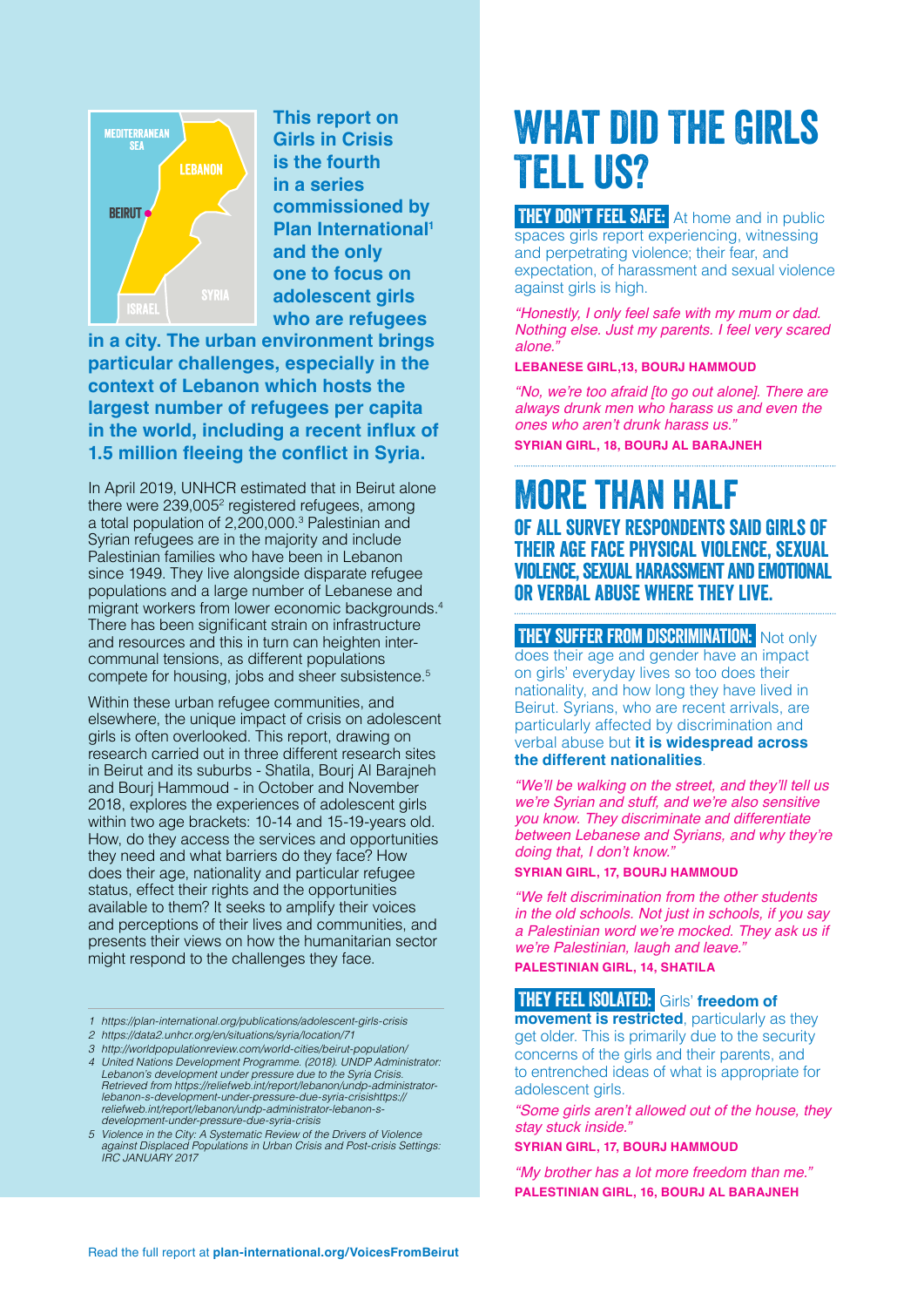# "When I complain to my father, he says, 'he's a boy.' What does that mean?"

# **PALESTINIAN GIRL, 14, BOURJ AL BARAJNEH**

It means that adolescent girls, unlike boys, are often housebound. They cannot socialise or find the support they need. This has an impact on access to healthcare, information and school attendance and, in turn, exacerbates feelings of unhappiness and loneliness, again particularly among older girls.

"Yes, if he's [a boy] upset, he can just go outside with his friends. But if a girl is sad, she'll just lock *the door on herself and cry."*

# **SYRIAN GIRL, 16, BOURJ HAMMOUD**

| 69%                          | 87%             |
|------------------------------|-----------------|
| OF GIRLS SAID THEY FELT      | FELT            |
| UNSAFE TRAVELLING AROUND     | <b>UNSAFE</b>   |
| <b>THE CITY ALONE DURING</b> | <b>AT NIGHT</b> |
| <b>THE DAY.</b>              | <b>TIME.</b>    |

# **EDUCATION IS IMPORTANT:** Enrolling at

school is not straightforward and difficulties are heightened for more recently arrived refugees, and as girls get older. **Lack of parental permission, limited places, cost, administrative barriers to enrolment and child marriage** are among the many reasons why girls do not attend school. Adolescent girls, however, clearly understand how important education is.

*"I like learning and seeing my friends. Otherwise I would stay home and not see anyone."* 

**SYRIAN GIRL, 15, BOURJ AL BARAJNEH**

 *"... the girl nowadays, her weapon is her education."* 

**PALESTINIAN GIRL, 13, BOURJ AL BARAJNEH**

**THEY ARE OPTIMISTIC:** Girls are ambitious for their own futures: Syrian girls in the focus group discussions talked of **wanting to be doctors, lawyers, tailors, engineers and teachers**. Adolescent girls are determined to contribute towards their communities and are also engaged with the social, political and cultural issues that affect their lives.

"As long as I'm learning and working towards fulfilling my future, I'm hopeful because I'm *making progress."* 

# **YOUNG LEBANESE WOMAN, 19**

"I like knowing what's going on in the country and staying informed ... We talk about the members of parliament and ministers and what *they do."* 

## **YOUNG LEBANESE WOMAN, 19**

# Conclusion & recommendations

This research in Beirut demonstrates clearly that adolescent girls in crisis are not a homogenous group. They have different opinions, experiences and needs which vary not only because they are individuals but according to their age, nationality and location.

The recommendations that follow are drawn from the priorities of adolescent girls and build on their strengths as well as acknowledging their vulnerabilities.

- **Participation:** Listen to girls, recognise that adolescent girls have distinct needs and ensure that their voices and perspectives are included in decision-making, programme design and implementation. Girls living in urban refugee communities may be harder to find but reaching out to adolescent girls, including the most vulnerable, from the very beginning of any response, must be prioritised.
- **Protection:** Tackle the root causes of gender inequality at family, community and legislative levels: aiming not only to improve the daily condition of girls but also to advance their position and value in society. Community projects need to be in place to prevent gender-based violence and harassment, including child marriage, and to mitigate the isolation and lack of opportunity for girls and young women that both the fear of gender-based violence, and the experience of it, engenders.
- **Education:** Schools must be adequately resourced and the barriers in place to prevent or discourage girls from refugee communities from attending school must be removed. The school curriculum should also actively combat all forms of discrimination. Violence in schools must be addressed, to provide a safe learning environment for everybody.
- **Health:** Healthcare, including mental health support, needs to be confidential, freely available and adolescent girl-friendly. Information about Sexual and Reproductive Health and Rights is vital especially as the rates of child and early marriage are increasing.
- **Safe Spaces: Adolescent girls want to be able to** live free and full lives, and to support each other. The provision of dedicated safe spaces where girls can meet is crucial, as is ensuring girls' safety in public spaces such as parks.